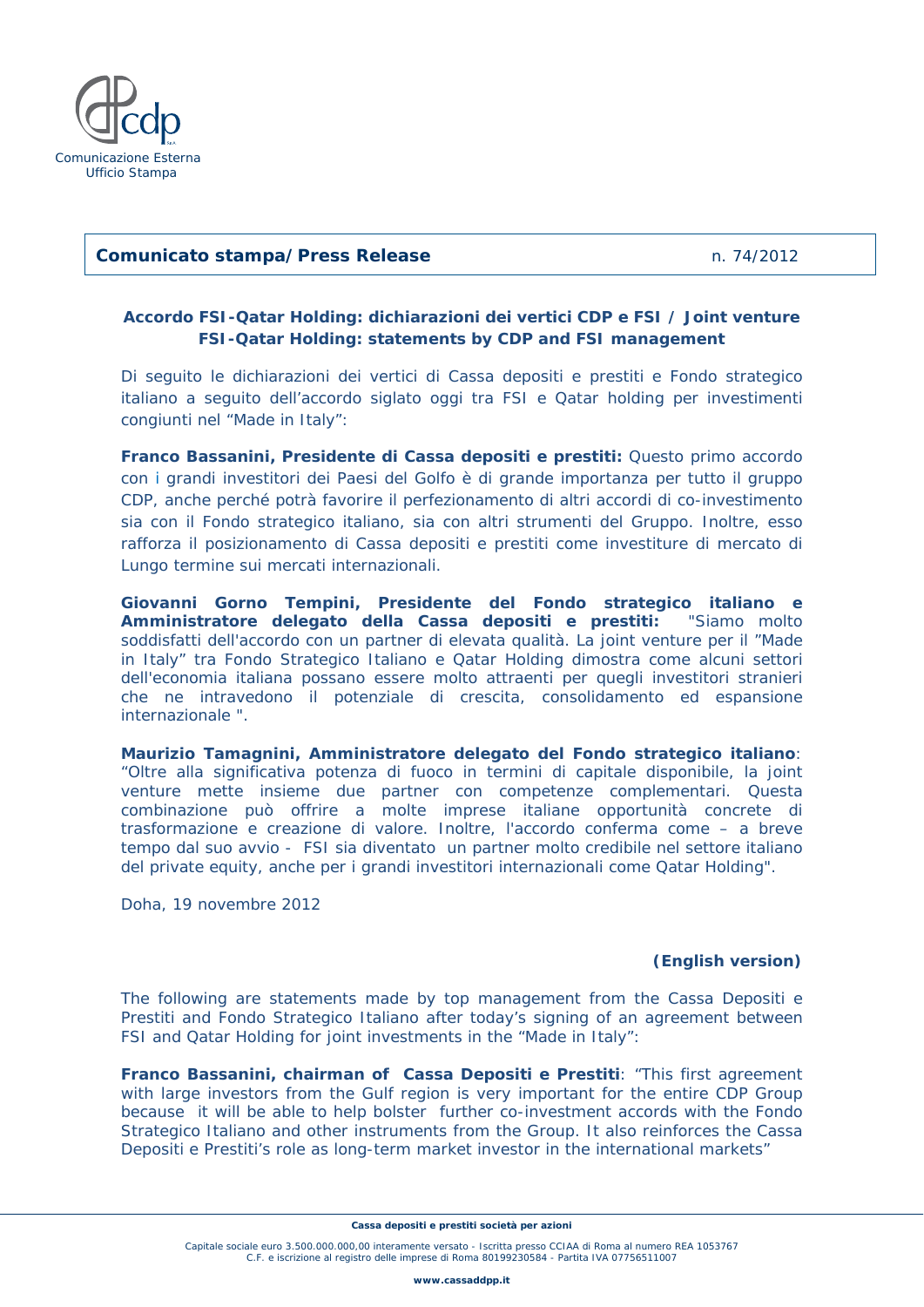*Giovanni Gorno Tempini, chairman of Fondo Strategico Italiano and chief executive officer of Cassa Depositi e Prestiti: ""We are very happy about the agreement with such a high-quality partner. The "Made in Italy" joint venture between Fondo Strategico Italiano and Qatar Holding shows how some sectors of the Italian economy can be very attractive for those foreign investors who see their potential for growth, consolidation and international expansion."* 

*Maurizio Tamagnini, chief executive officer of Fondo Strategico Italiano. "Apart from the significant capital firepower, the joint venture brings together two partners with complementary skill sets. This combination can offer many Italian companies real opportunities for transformation and value creation. Additionally, the agreement confirms how FSI has become, since its recent birth, a very credible*  partner in the Italian private equity investment sector, even for large international *investors like Qatar Holding".* 

Doha, 19 November 2012



Di seguito il relativo Comunicato FSI già diramato/ Below is the FSI-QH joint press release:

\*\*\*

## **COMUNICATO CONGIUNTO/JOINT PRESS RELEASE**

# Joint venture FSI e Qatar Holding da € 2 mld per il "Made in Italy" / FSI and Qatar Holding sign **JV to invest up to € 2 billion in "Made in Italy"**

*Doha, 19 novembre 2012* **‐**  Il **Fondo Strategico Italiano Spa** (FSI), la holding controllata dalla italiana Cassa depositi e prestiti, e la **Qatar Holding LLC** (QH), hanno firmato oggi un accordo per la costituzione di una joint venture denominata "**IQ Made in Italy Investment Company S.p.A.**".

Dotata di iniziali 300 milioni di euro, la nuova società avrà un capitale complessivo fino a 2 miliardi di euro, che sarà versato pariteticamente da FSI e QH nel corso dei primi 4 anni.

IQ Made in Italy Investment Company S.p.A. investirà nelle società italiane che operano in alcuni settori del "Made in Italy": alimentare e distribuzione alimentare; moda e lusso; arredamento e design; turismo; stile di vita; tempo libero.

**Cassa depositi e prestiti società per azioni** 

Capitale sociale euro 3.500.000.000,00 interamente versato - Iscritta presso CCIAA di Roma al numero REA 1053767 C.F. e iscrizione al registro delle imprese di Roma 80199230584 - Partita IVA 07756511007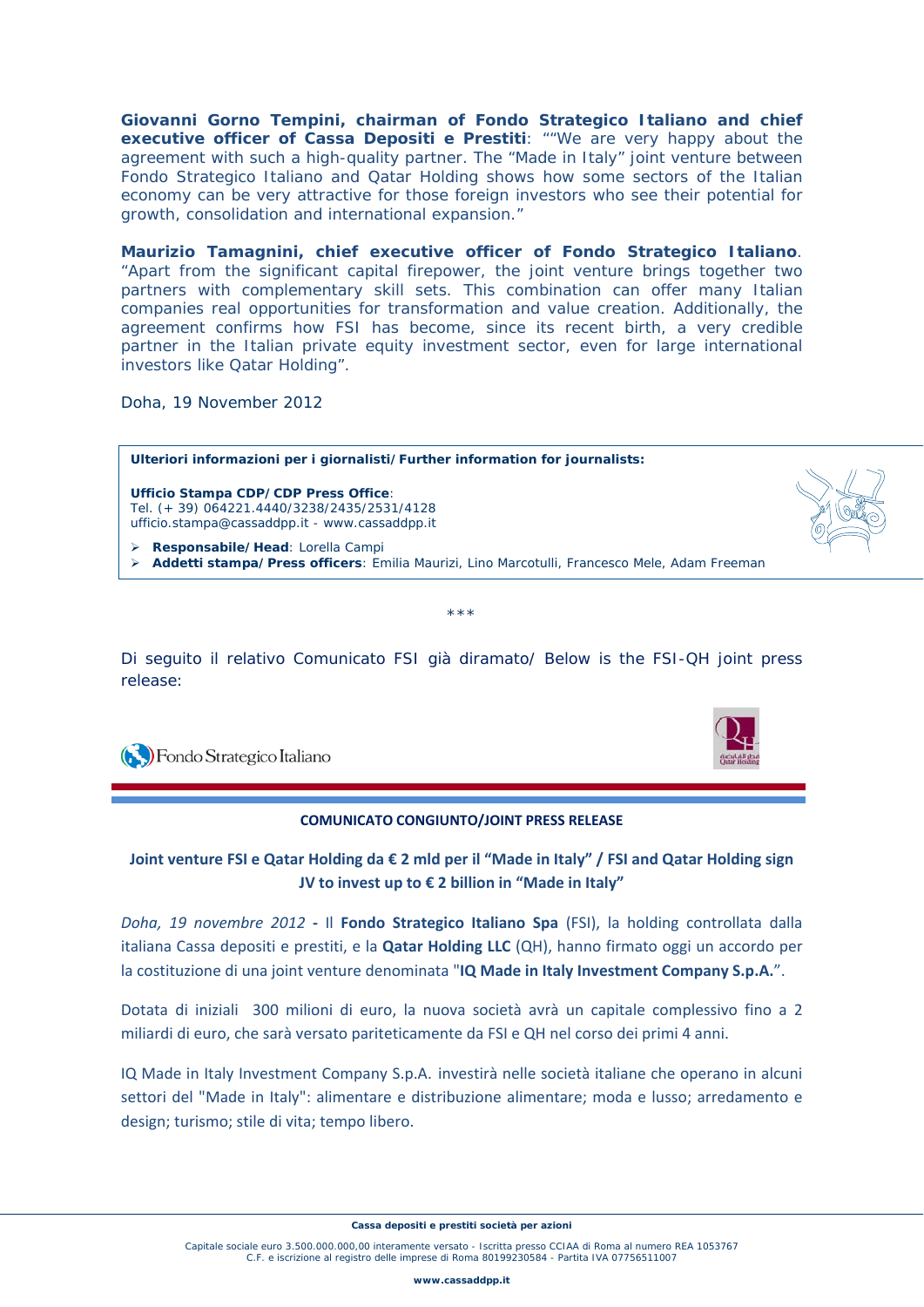Sono tutti settori che rappresentano l'eccellenza italiana e che contribuiscono in misura determinante alle esportazioni dell'Italia. Inoltre, presentano diverse aziende di elevata qualità, con un significativo potenziale di crescita e di espansione internazionale.

IQ Made in Italy Investment Company S.p.A. investirà in aziende leader, creando valore attraverso diverse leve, incluso il consolidamento settoriale e la trasformazione attraverso la crescita, anche internazionale.

Combinando la conoscenza locale di FSI con la portata globale e la conoscenza del settore di QH, la joint venture italo‐qatarina sarà in grado di fornire alle aziende un insieme unico di competenze, potenziandone i processi di crescita.

IQ Made in Italy Investment Company S.p.A. sarà gestito da FSI e QH con una governance paritetica.

L'accordo è stato raggiunto grazie alle eccellenti relazioni tenute in occasione della visita del Primo ministro Mario Monti in Qatar ed è una delle iniziative che appartengono ad un quadro di cooperazione tra il Qatar e la Repubblica italiana.

## *(English version)*

*Doha, 19 November 2012.* **Fondo Strategico Italiano Spa** (FSI) ‐ the holding company controlled by the Cassa Depositi e Prestiti (CDP) ‐ and **Qatar Holding LLC** (QH) signed an agreement today to set up a joint venture (*jv*) named "**IQ Made in Italy Investment Company S.p.A.**"

Under the terms of the agreement, the *jv* will have total capital of up to  $€$  2 billion, to be equally provided by FSI and QH over the first 4 years, with € 300 million at inception.

The *jv* will invest in Italian companies operating in some of the sectors of so-called "Made in Italy": food & food distribution; fashion & luxury; furniture & design; tourism; lifestyle and leisure.

All these are sectors of excellence of Italian economy and key contributors to Italy's exports. Additionally, they present a number of high quality businesses with significant potential of growth and international expansion.

Thanks to the capital made available from its shareholders, the IQ Made in Italy Investment Company S.p.A. aims at investing in leading businesses and at creating value through several levers, including sector consolidation and transformation through organic and international growth.

By combining the local knowledge and franchise of FSI with the global reach and sector knowledge of QH, the *jv* would be able to provide to investee companies a unique set of skills and reach to foster their growth processes.

The IQ Made in Italy Investment Company S.p.A. will be run by FSI and QH on equal governance terms.

The agreement could be reached thanks to the excellent discussions that have been held in the occasion of the visit of the Italian Prime Minister Mario Monti to Qatar and is one of the initiatives

Capitale sociale euro 3.500.000.000,00 interamente versato - Iscritta presso CCIAA di Roma al numero REA 1053767 C.F. e iscrizione al registro delle imprese di Roma 80199230584 - Partita IVA 07756511007